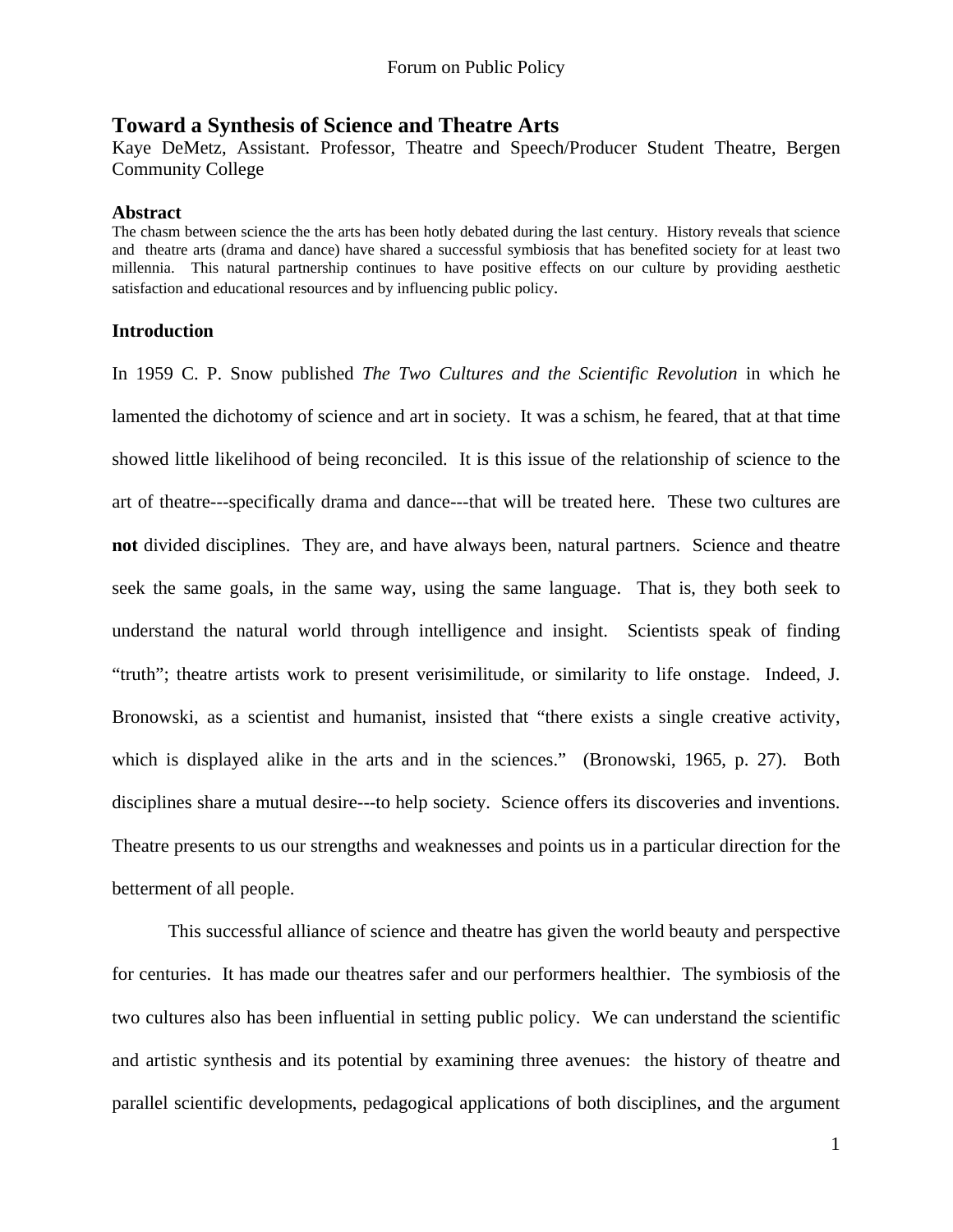for the marriage of the two cultures in education. Engineering, technology, physics, and the social sciences are included here in defining *science*.

## **Historical Parallels in Science and Theatre**

 Even a brief survey of theatre production reveals that a partnership between the disciplines of art and theatre is not a new development. Rather, theatrical trends and practice have reflected scientific discoveries in our western civilization since recorded history. Not only do scripts of ancient Greek plays call for engineered machinery onstage, but some nineteen mechanical devices are mentioned by the Greek scholar Pollux in his *Onomastikon.* The best known apparatus for this technical equipment was the "deus ex machina" (a crane-like device that "flew" actors and scenery in and out of the performance area). Vitruvius, the first century Roman architect, offers specific instructions on constructing a Roman theatre in his book *De Architectura*. In his volume on "Civic Public Spaces," he showed particular concern for acoustics in contemporary theatres. Records of theatre productions during the Middle Ages mention mechanical effects frequently. Several levels often comprised a single set for a drama. In addition, several sets were used for a single production of a series of plots drawn from the Bible. Allardyce Nicoll in his *The Development of Theatre* refers to a stage set of Hell's mouth that opened, closed, and belched fire; flaming swords; burning altars and houses; thunder and lightning. (Nicoll, 1966, pp. 53-61). Only scientific minds could bring these effects to fruition.

 The Renaissance looked back to study the art and science of classical Greece and Rome with eyes focused forward on the new age of science. Interestingly, during this time, science could be recorded **only** through art. For example, Galileo and DaVinci presented their scientific data through drawings. So, too, were designs for scenic devices recorded through artistic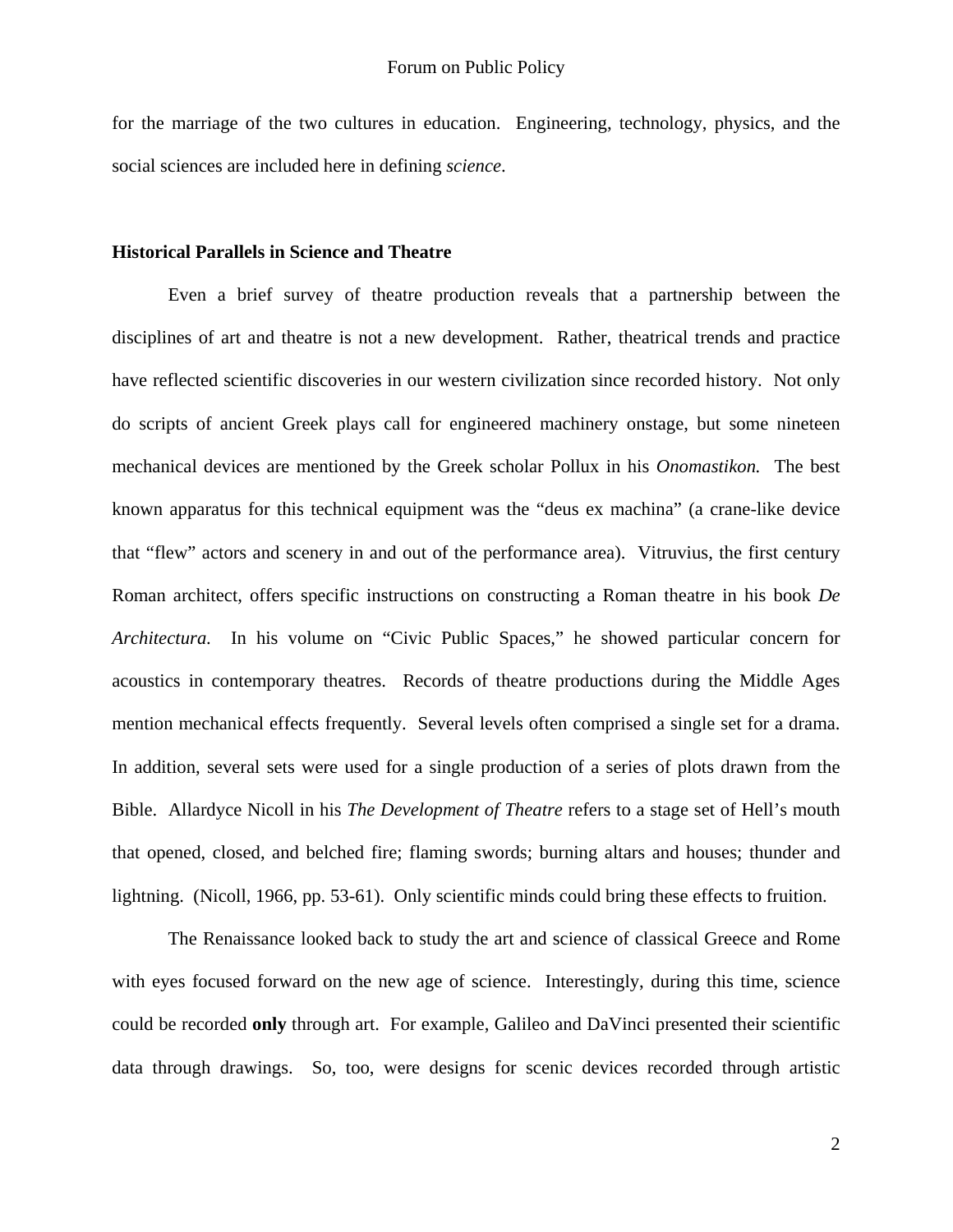sketches. Theatre and science continued to work hand in hand with the elaborate "scenery and machinery" in the large proscenium theatres of the Italian Renaissance. The scientific revolution continued to influence theatre productions with apparatuses for flying scenery and performers. These mechanical devices were exported throughout western Europe and America for audiences hungry for spectacular theatrical effects.

 Nineteenth century theatre performances reflected further developments in science, the most significant being the introduction of gas and, later, electricity, for stage lighting. Turn-ofthe-century realistic dramas illustrated another advance for science, the invention of photography. Sets and costumes were designed as though seen through the eye of the camera, i.e., accuracy, and, therefore, theatrical verisimilitude, was essential.

 During the twentieth century scientific advances in stage lighting played an increasingly important role in theatres in the western world. In addition to illuminating actors, lights were capable of creating mood and natural phenomena, e.g., moons and moonlight, stars, sunrises and sunsets, and lightning. In the dance world, Loie Fuller became famous for choreographing dance pieces that depended solely upon light reflected on her costumes created from large volumes of fabric, which she manipulated while dancing. Fuller is also credited with inventing and patenting types of lights and colored "gels" for her dances. Theatres were rendered safer from fires through the replacement of candles and gas lighting with electric lighting. The addition of the "fire curtain" and the introduction of the counterweight system (instead of sandbags) to fly scenery protected both audiences and performers and backstage crews. Science and theatre continued to walk hand in hand.

 In the last century Einstein's Theory of Relativity revolutionalized science, as well as most aspects of our society. The concept that space, time, and movement are not absolute as

3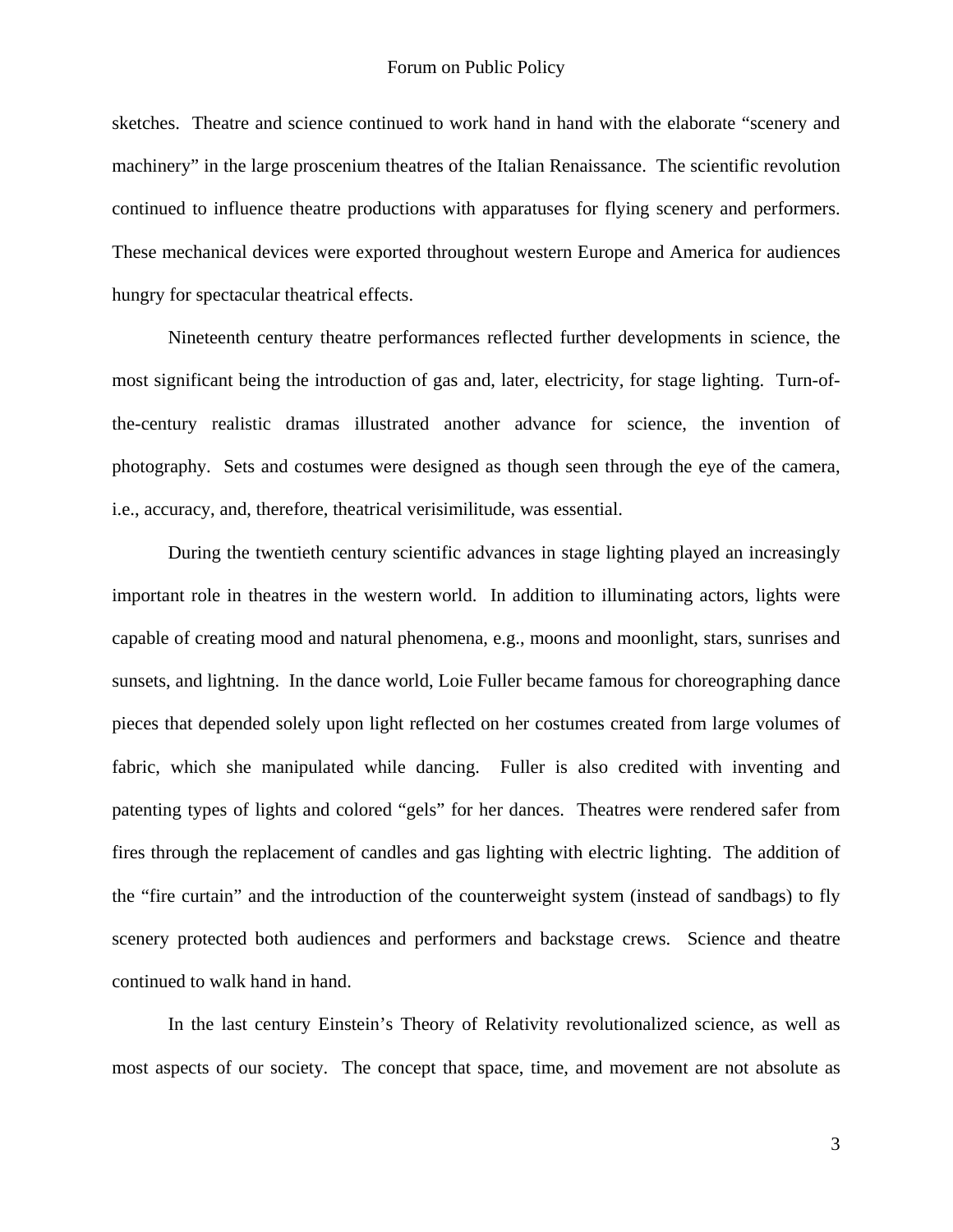phenomena, but are dependent on the "field" of energy from which the observer perceives or experiences these phenomena, is reflected in a drastic change of attitude in sociology, psychology, law, and the arts. In his Special Theory of Relativity Einstein advanced the concept that, since it is impossible to discern whether an object is at rest or in motion, there can be no "preferred" frame of reference. The perspective, then, is that of each individual and the way in which he or she experiences or perceives the space, time, and motion within his own specific field of energy.

 A notable reflection of relativity in this country in sociological terms is the civil rights movement---the demand by individual societal sub-cultures to have their own specific points of view considered. In the theatrre numerous new plays were presented showing the experience of life from the particular "field of energy" of the various groups of people who live in the world. Changes due to the new relativist attitude are obvious in theatre architecture. Gone is the elaborate façade to a building. Modern buildings, in general, reflect the architects' interest in presenting the beauty of a design from all angles. Instead of a one-point perspective to the front of a building (as in the Paris Opera House), we find a construction that can be approached "frontally" from any direction (such as the Sydney Opera House). Inside the theatres the performance area moved out of the single performer-audience configuration of the proscenium stage into the relativity of three-quarter and full-arena situations and, eventually, into "environmental" theatre, where actors performed all around spectators.

 The spirit of relativity burst into the dance world in the 1960s. Choreographers made no attempt to set up the usual single sight-line perspective of the proscenium theatre. Rather, they established numerous variations of a field of energy. For example, the field configuration might be set by seating the audience in the center or spread out along the sides, divided into segments,

4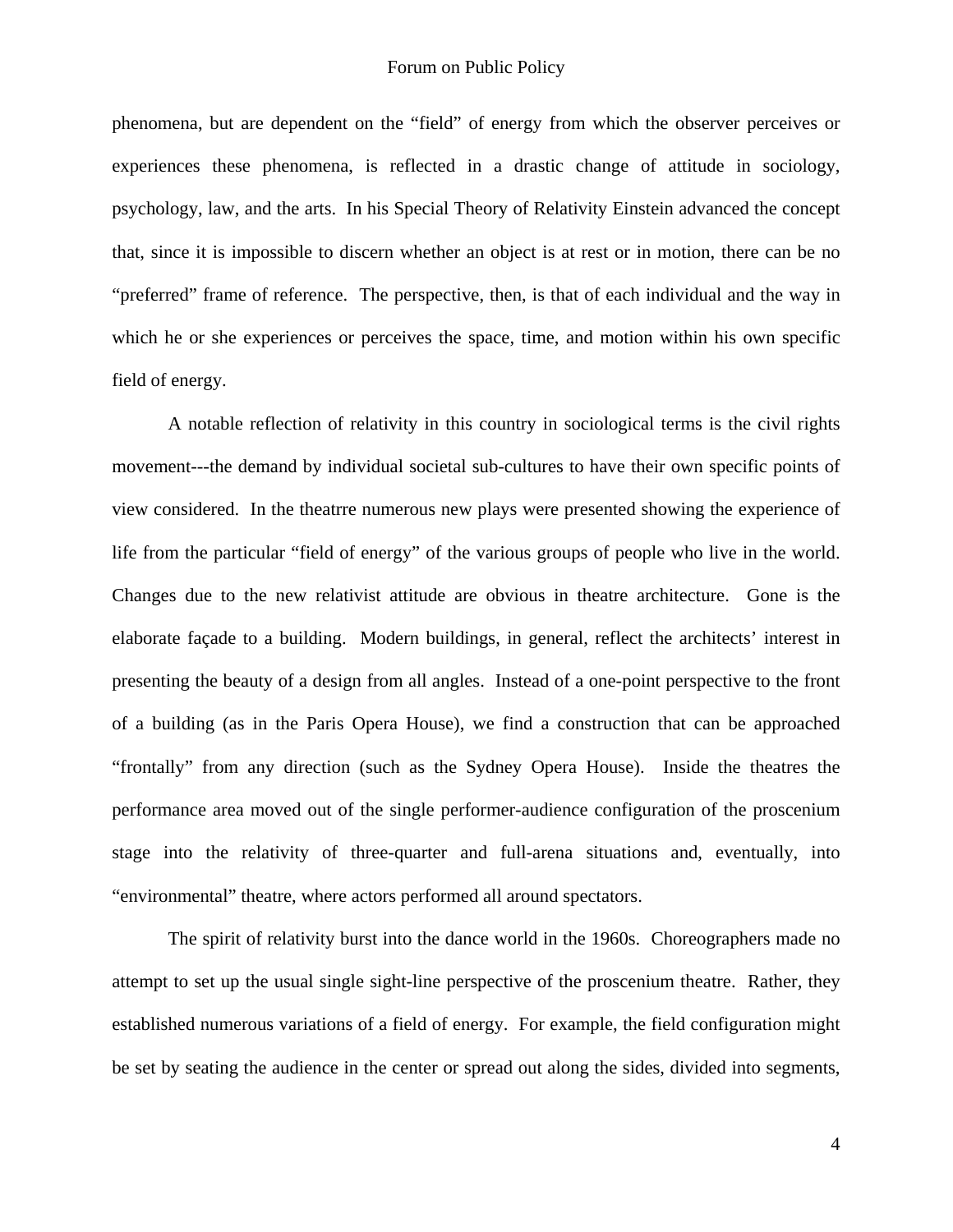or placed on both sides of the room. Within this continuum of space, time, and force there are specific laws at work which affect the activities in that field. Certainly one of the best known concepts of this aspect of science is the element of *chance*.

 Choreographically, the most obvious parallel to the scientific theory of chance is found in Merce Cunningham's work. One of the first to break from the traditional use of emotion and story line in modern dance, he freed movement from the need to express meaning, and his audiences saw the beauty of the "laws of motion." His "chance" choreography emerged onto the dance scene some years after scientists began to experiment with the idea. In 1927 Werner Heisenberg formulated his Uncertainty Principle (also referred to as the Indeterminacy Principle), which argues that it is not possible to determine with accuracy both the velocity and the direction of a particle in a field. That is, the observer can predict and follow the movement pattern of energy-charged particles only within certain probabilities. In a given field, then, the particles radiate and absorb energy as they encounter one another, and the only way to predict their patterns is by admitting to a certain amount of chance. Cunningham and his composerpartner are famous for their use of this phenomenon as a basis for much of their dance theatre work together. In 1953 cunningham introduced his chance composition appropriate titled *Suite By Chance*. The choreography was determined by flipping a coin for choices from a prepared series of charts indicating dance movements. An exercise from Cunningham technique class presents another example of this choreographic process. From a prepared set of four different movement sequences (each executed in six-count phrases), the dancers are asked to perform simultaneously the series standing in one position in any order they like. A variation of this is to repeat the exercise, this time varying the duration of each spatial design but still completing the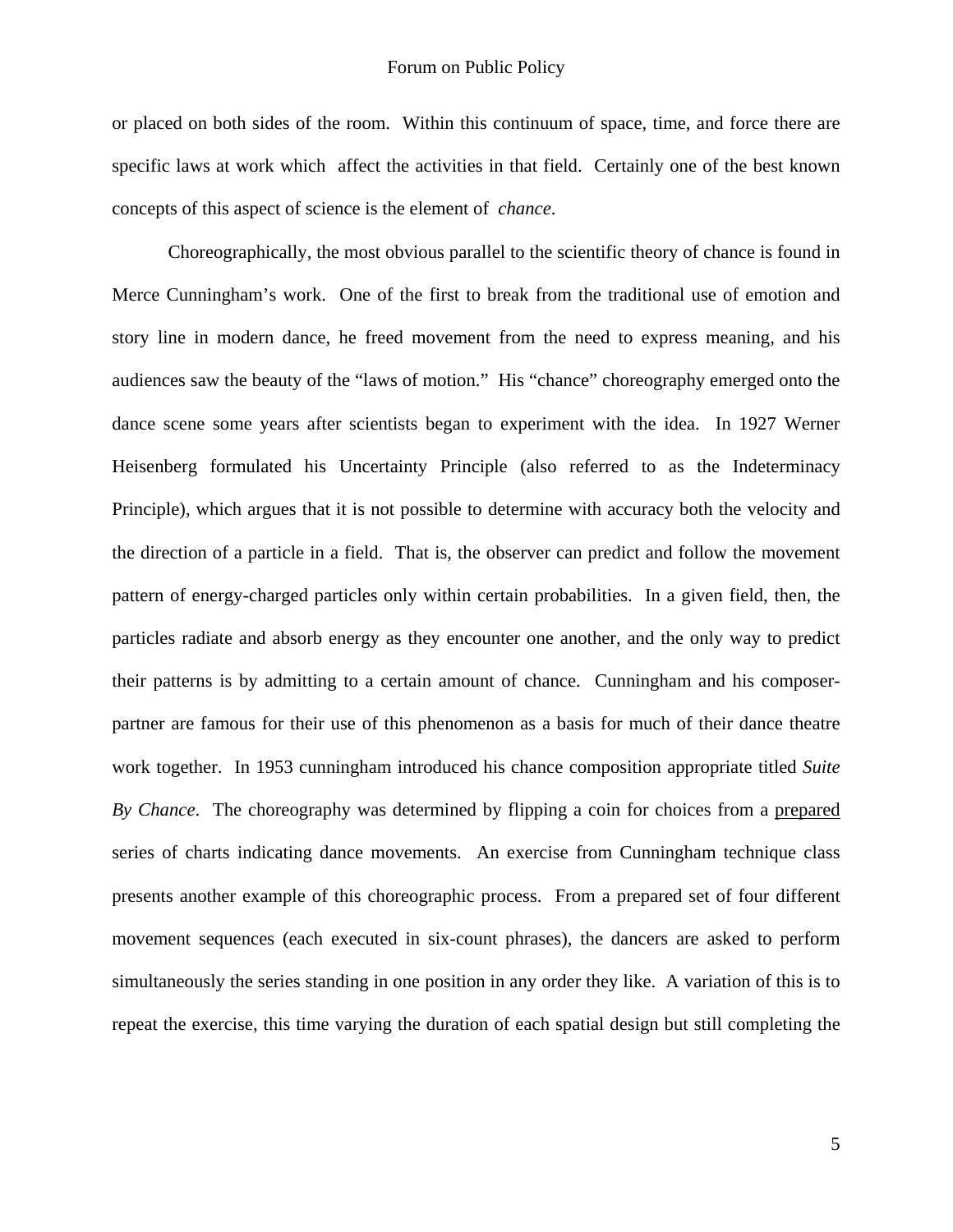sequence in six counts. In the chance method, then, the resulting choreography can be predicted within a range of so many known possibilities.

 In drama Heisenberg's chance principle is exemplified by improvisation (acting out an unscripted scene on the spur of the moment). "Improv" training became an important part of curricula in theatre schools, and improvisational theatre companies became a mainstay of theatre art around the world. Most recently an Off-off Broadway play used Heisenberg's chance principle on the plot development by allowing the audience to decide at certain points how the story line proceeds. At "choice moments" the action stops and the audience votes on what happens next. A *New York Times* article reported that the play, called *Bite*, was advertised as "a different show every time." (Genzlinger, p. E1). Similarly, in improvisational theatre, the audience shares in the development of the action by suggesting topics to the actors throughout the show, thereby making the element of chance a crucial part of the performance.

#### **Theatre as Pedagoge**

 Because of theatre's ability to instruct while it entertains, productions throughout the ages have often been influential in setting public policy. Dramas were presented in ancient Greece as mandated religious ritual intended to demonstrate how society should behave. Audiences observed the terrible consequences of the protagonists' mistakes and learned what should and should not be done. Horace, the Roman rhetorician, insisted that, while a play should be entertaining, it must also instruct the audience. His well-known "profit and pleasure principle" dates back to his manual on playwriting, *The Art of Poetry*, written in 19 B.C. Medieval cycle and morality plays also offered audiences clear examples of guidelines for living. The famous anonymous morality play *Everyman* strongly cautions audiences to help others with "good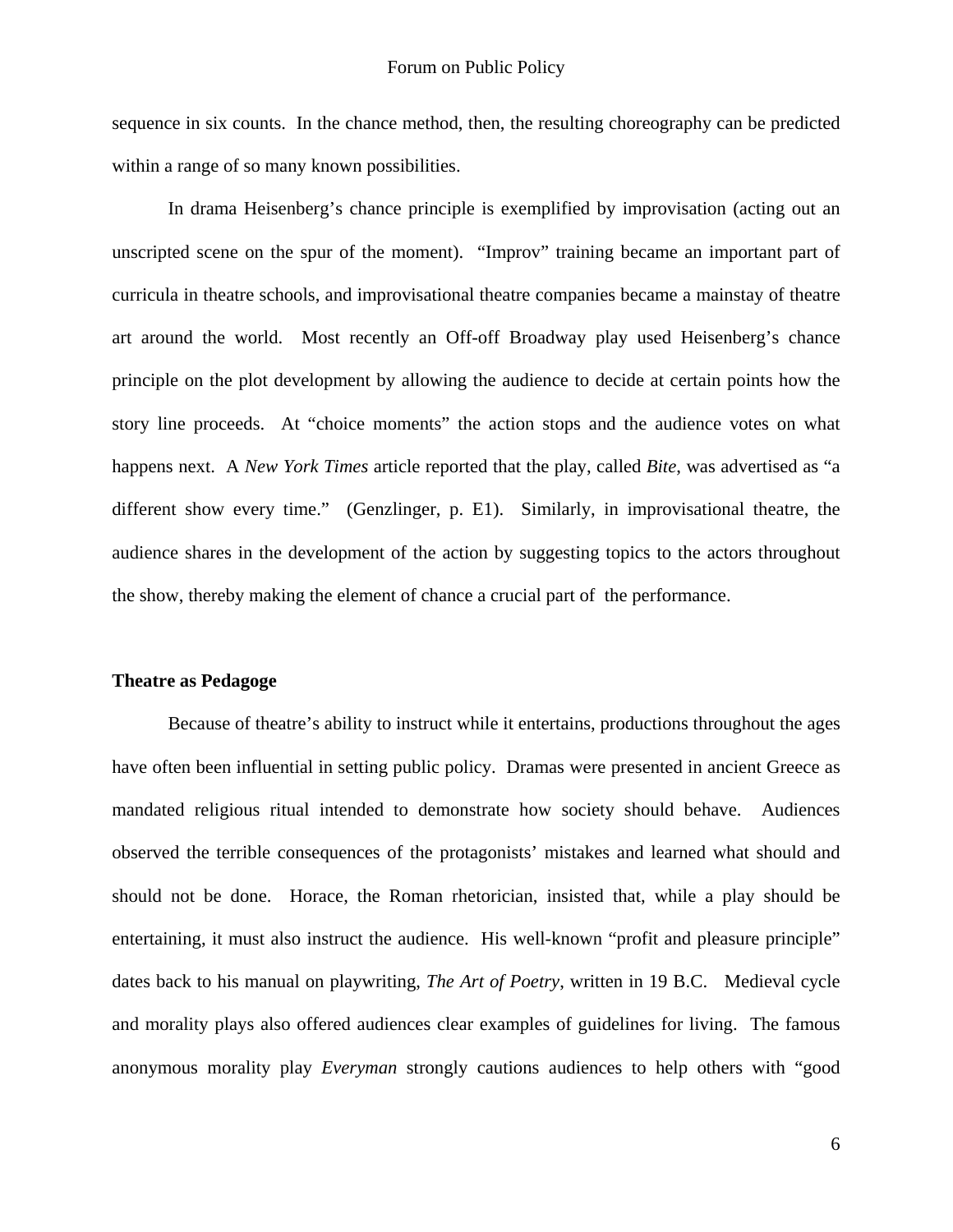deeds" to avoid eternal damnation. Elizabethan audiences witnessed the punishments of villainous characters who upset the social order. Shakespeare's *Richard III* is a good example. In seventeenth century England the popular female playwright Aphra Behn used humor in her dramas to attack the position of women in society.

 By the late nineteenth century "modern drama" was beginning to evolve in the "problem plays" that brought attention to many new cultural issues. For example, the dramas of Henrik Ibsen, August Strindberg, and Anton Chekhov were concerned about social ills. Ibsen's *Hedda Gabler*, *Ghosts*, and *A Doll's House* shocked audiences by exposing problems of middle class marriage. In a recent study on Ibsen, Theodore Dalrymple remarks on the playwright's ability to influence his own and future generations.

 The scale of Ibsen's achievement is astonishing. . . .[he] must have expressed what many people had thought and wanted to hear but had not dared to say. He was thus both a cause and a symptom of social change. . . .(Dalrymple, 2005, pp. 79-80)

Strindberg and Chekhov foresaw a leveling of society with the disintegration of the "aristocracy" and the rise of the working classes in *Miss Julie* and *The Cherry Orchard* respectively.

 Twentieth century American musical theatre continued to sound a clarion for inequities in society, and ultimately legislation brought changes in policy. Perhaps the best know example of the efficacy of theatre for raising consciousness about the problems of others is *Show Boat*. With the theme of racial discrimination, it opened on Broadway in 1927. The problem of civil rights in America was onstage decades before the movement ended in legislation in 1965. Other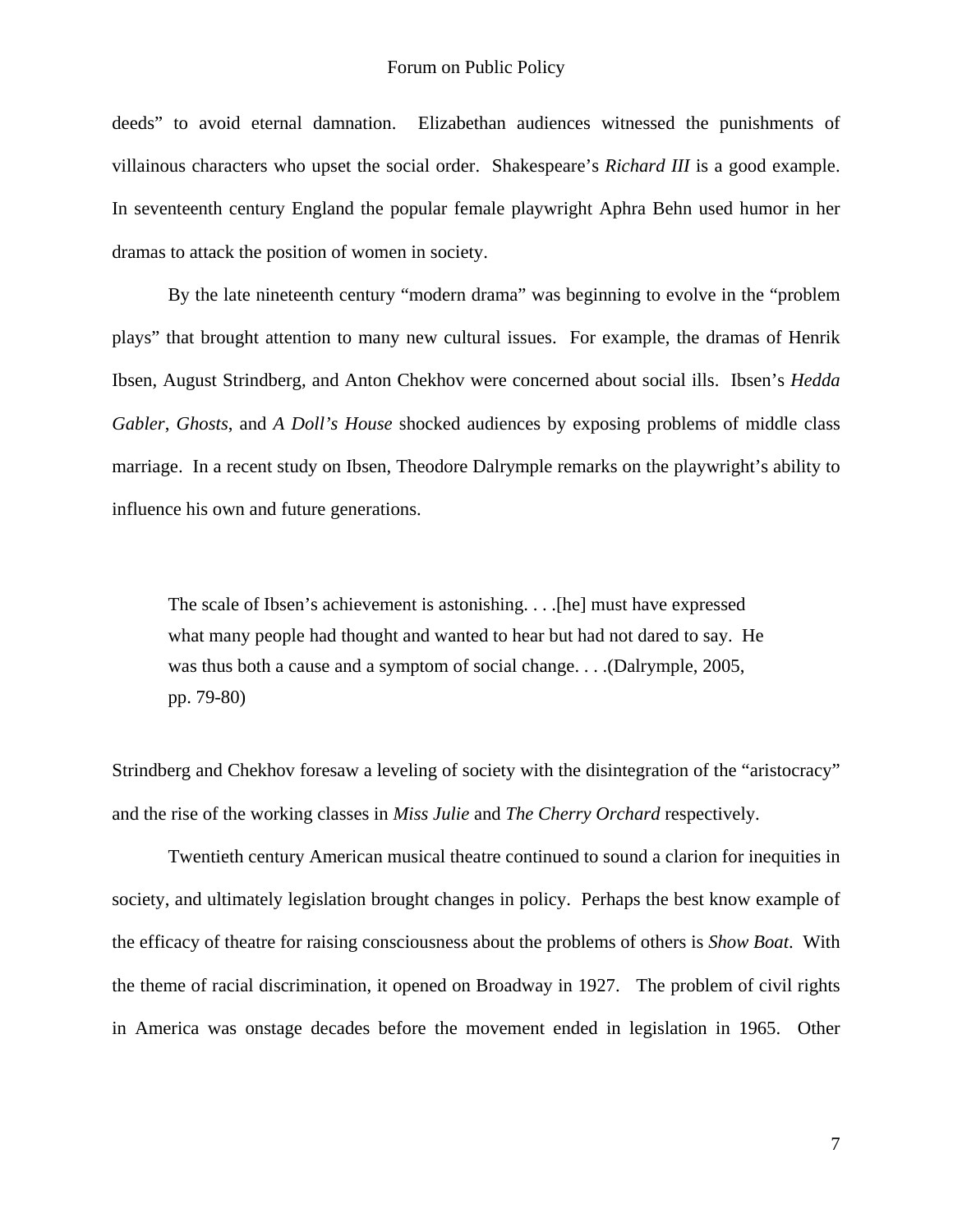musicals, such as *South Pacific*, *West Side Story*, and *My Fair Lady*, similarly called for social change while it entertained with song and dance.

 Throughout the century various forms of "agit-prop" theatre (agitation-propaganda), or political theatre, became popular as a way of focusing society on particular civic needs. Performers literally took theatre to the streets to protest everything from domestic to foreign policy. Beginning in the 1960s Americans saw the emergence of theatre companies such as the Bread and Puppet Theatre, the San Francisco Mime Troupe, and El Teatro Campesino. These groups exemplify numerous theatre communities that expressed their disagreement with various public policies.

 At this same time, college and university theatre departments and community theatre groups were also becoming a force for cultural change. The fact that college students and the surrounding community audiences were attending dramas revealing numerous different points of view parallels Einstein's relativity theory. Spectators reacted to dramas by and about Asians, Blacks, Hispanics, women, the elderly, homosexuals, the disabled, and, this past season, obese citizens. Recently a drama, *The Exonerated*, which played in New York City, Chicago, Boston, and Washington, received attention as an anti-death penalty production. The following excerpt from a *New York Times* article on the play reveals that, in at least one case, the drama influenced public policy.

 Opponents of the death penalty point to "The Exonerated". . .as powerful and irrefutable evidence that will force supporters of capital punishment to rethink their position. . . ."The Exonerated" arrived at a crucial moment in the national debate over the death penalty. . . .Gov. George Ryan of Illinois, who has seen the play at least twice, recently emptied his state's death row of all 164 inmates, declaring the system fundamentally flawed. (Liptak, 2003, p. B9)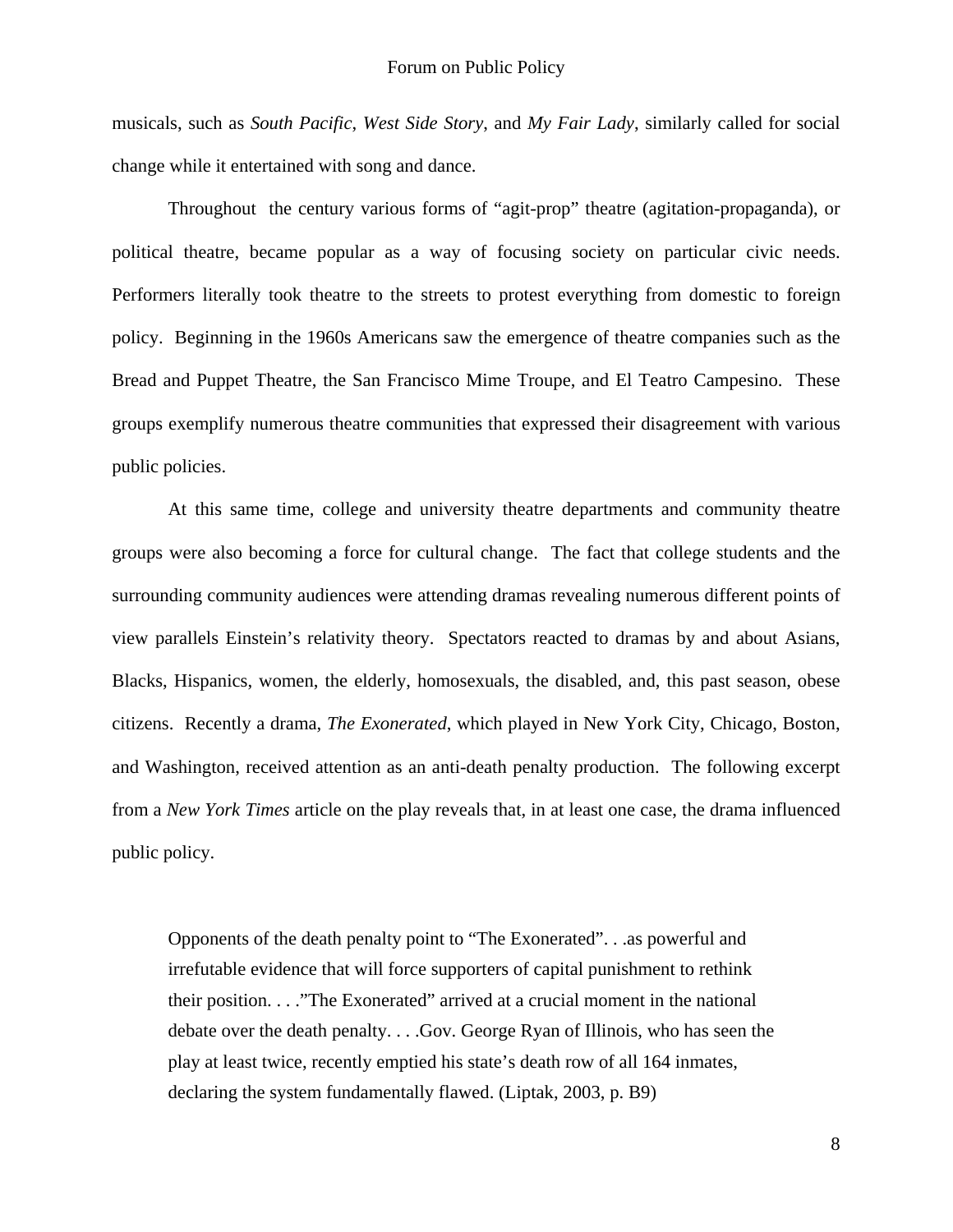# **Science as Pedagoge for Theatre**

 One of the missions of most educational systems in the U.S. is to nurture the natural creative impulses in human beings. Creativity, the basis of problem solving, often requires inspiration, and science can provide that catalyst. This writer was fortunate to have been part of a two-year grant that allowed college professors from the Physics and the Theatre and Dance Departments to supervise any students interested in learning how the laws of physics work in tandem with the theatre arts of dance and drama. Young people from all disciplines in the college eagerly participated. Physics teachers introduced such scientific principles as Liquid Dynamics, Heisenberg's Uncertainty Principle, Brownian Motion, atomic Fission and Fusion, and Newton's Laws of Motion. Dance and theatre teachers supervised the students who literally "danced" and "acted" these principles. For example, liquid dynamics can be demonstrated very simply with a small model of a boat. The boat on water can execute six "translational" and "rotational" movements. That is, the boat could bob up and down on a wave, slide forward and back and side to side across the water in translational movements. The boat could also demonstrate the rotational movements, "roll, pitch, and yaw." The human body can enjoy imitating these six movements by expressing them physically to music. As Aristotle observed in his *Poetics*, "mimesis" or the imitation of life was normal for human beings. After the scientific explanation, participating students jumped up and down, swung their bodies from side to side, twirled, performed somersaults and cartwheels, i.e., they personalized that particular law of nature. In a subsequent experiment the element of chance from Heisenberg's Uncertainty Principle was introduced by having each participant execute the six movements in any order and for any length of time.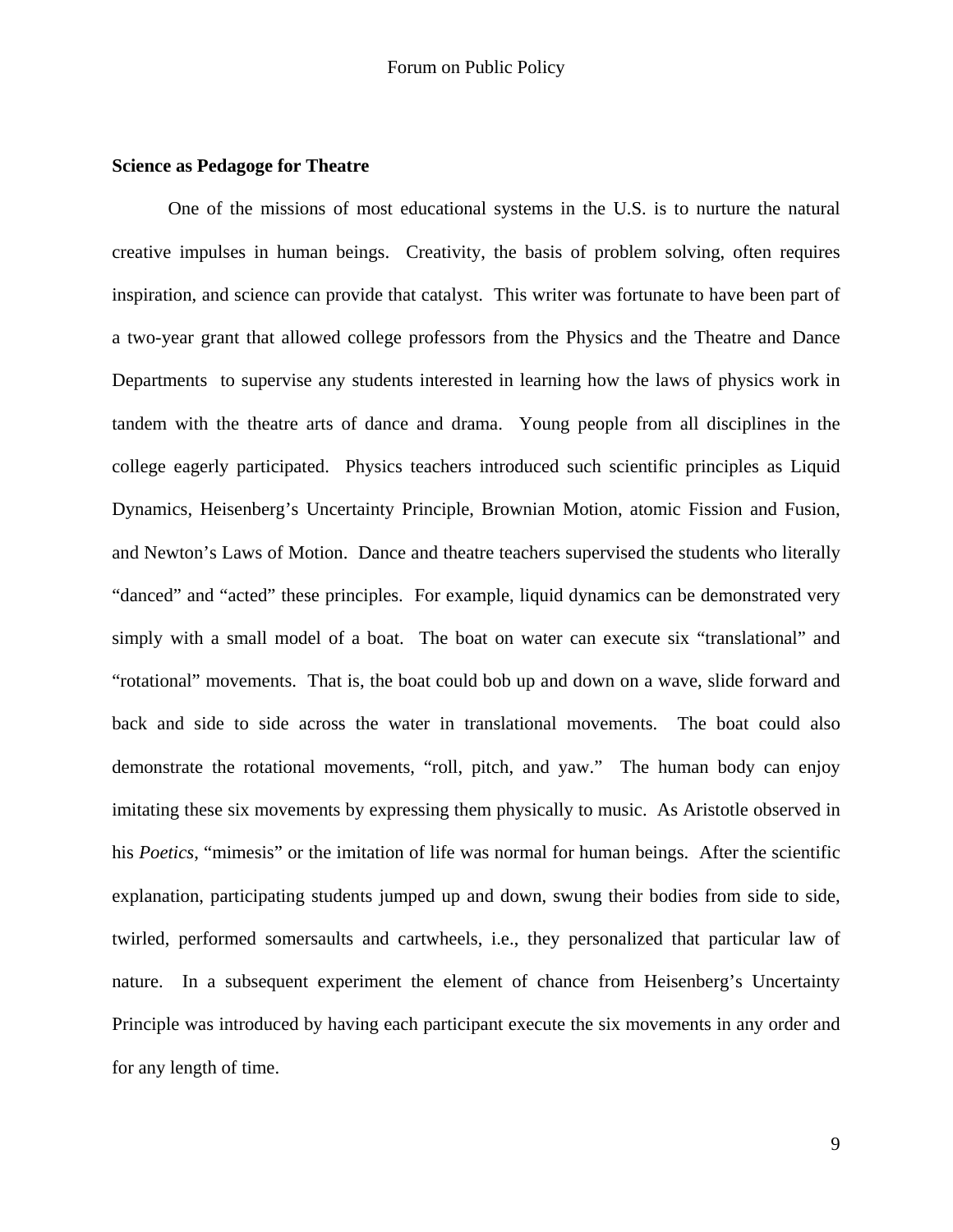In a later workshop students were "cast" as the molecules in Brownian Motion (particles in a fluid exhibit random motion). The participants "bounced off" one another using their own improvised dance movements. They also performed as neutrons and protons in the fission and fusion processes of the atom. Everyone understood that the group had "become" those particular principles of physics, for which they now held a greater understanding.

 Using science as a catalyst for creativity is only a first step in the integration of science and theatre training. During the second year of experimentation under the grant, science laws were applied to teaching skills in drama and dance. Participants learned that an actor's movements onstage were more effective when they followed Newton's First Law of Motion (inertia and momentum: a body will either remain at rest or in motion unless acted upon by an outside force). For example, as a character onstage the actor stays in motion on entering until another character bids him to be seated. He remains at rest until the butler announces dinner. The actor's blocking is controlled by other "forces" onstage, which give him his motivations for motion or rest.

 Newton's Second and Third Laws of Motion ("the rate of acceleration of a body equals force times mass" and "for every action there is an equal and opposite reaction") are useful in teaching stage combat. A performer's reaction to "attacks" in a fight must equal the applied force of the aggressor. For example, if, in a serious drama, he responds to a gentle shove by falling violently backwards onto the floor, the audience will undoubtedly laugh heartily at his over-acting, because the action will not appear natural.

 The use of physics to teach and improve dance skills is becoming more widespread since the physicist Kenneth Laws popularized the technique. Dancers learn, e.g., that effective use of their arms can produce the "torque," or turning force, necessary for "rotational acceleration," or

10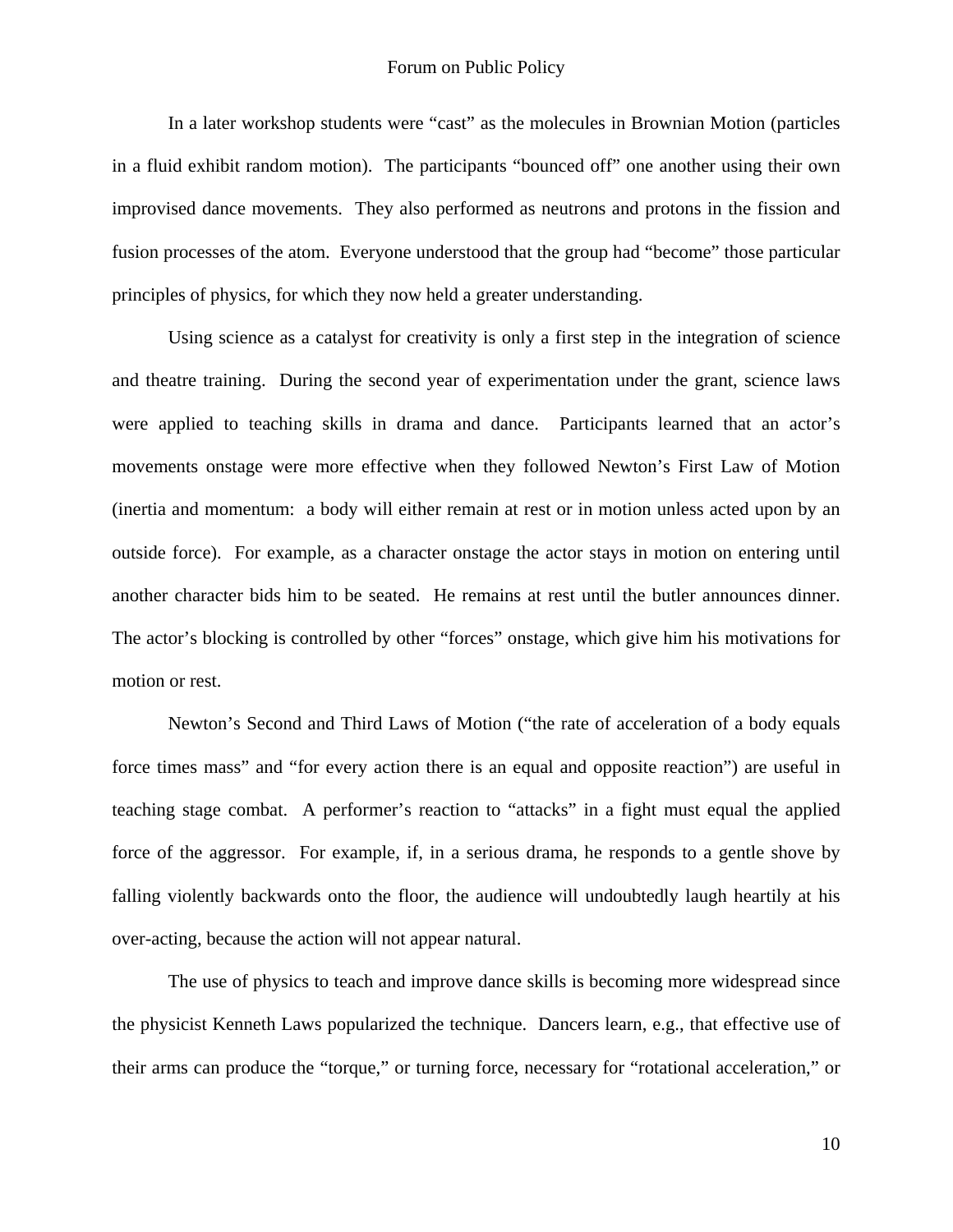turns. They can understand that Newton's Third Law of Motion (for every action there is an equal and opposite reaction) is at work to produce elevation for leaps and jumps. That is, the deeper the bending of the knees to push off from the floor, the greater the resistance from the floor, which results in optimum height in the air. Dancers have become slimmer, and therefore, healthier, since physics has revealed how much more force is required of thicker legs to perform "entrechats" (the multiple crossing and uncrossing of the legs during vertical jumps). (Laws, 2002, pp. 169-171)

## **Implications for Public Policy**

 Sir Snow pointed out in *The Two Cultures: A Second Look* that, in addition to understanding our world, the scientific process seeks also "to control it." (Snow, 1965, p. 67) Similarly, J. Bronowski in *Science and Human Values* remarked that "power is the byproduct of understanding." (Bronowski, 1965, p. 10) This brings up the possibility of a "third culture," i.e., the continued partnership of science and theatre through interdisciplinary education. Because of the ability of theatre to instruct while it entertains and the ability of applied science to make a safer and healthier world, can we not confidently put our trust in an educational system that produces citizens grounded in both science and theatre?

 Last year a *New York Times* editorial lamented America's profound illiteracy about science and math." In his scathing condemnation of a lack of science education, Nicholas D. Kristof decried the "diet of poetry, philosophy and history." (Kristof, 2005, p. 27) On the other hand, a recent study released by the Guggenheim Museum in New York City revealed that elementary students who studied art "performed better in six categories of literacy and critical thinking skills. . .than did students who were not in the program." (Kennedy, 2006, p. E1) Less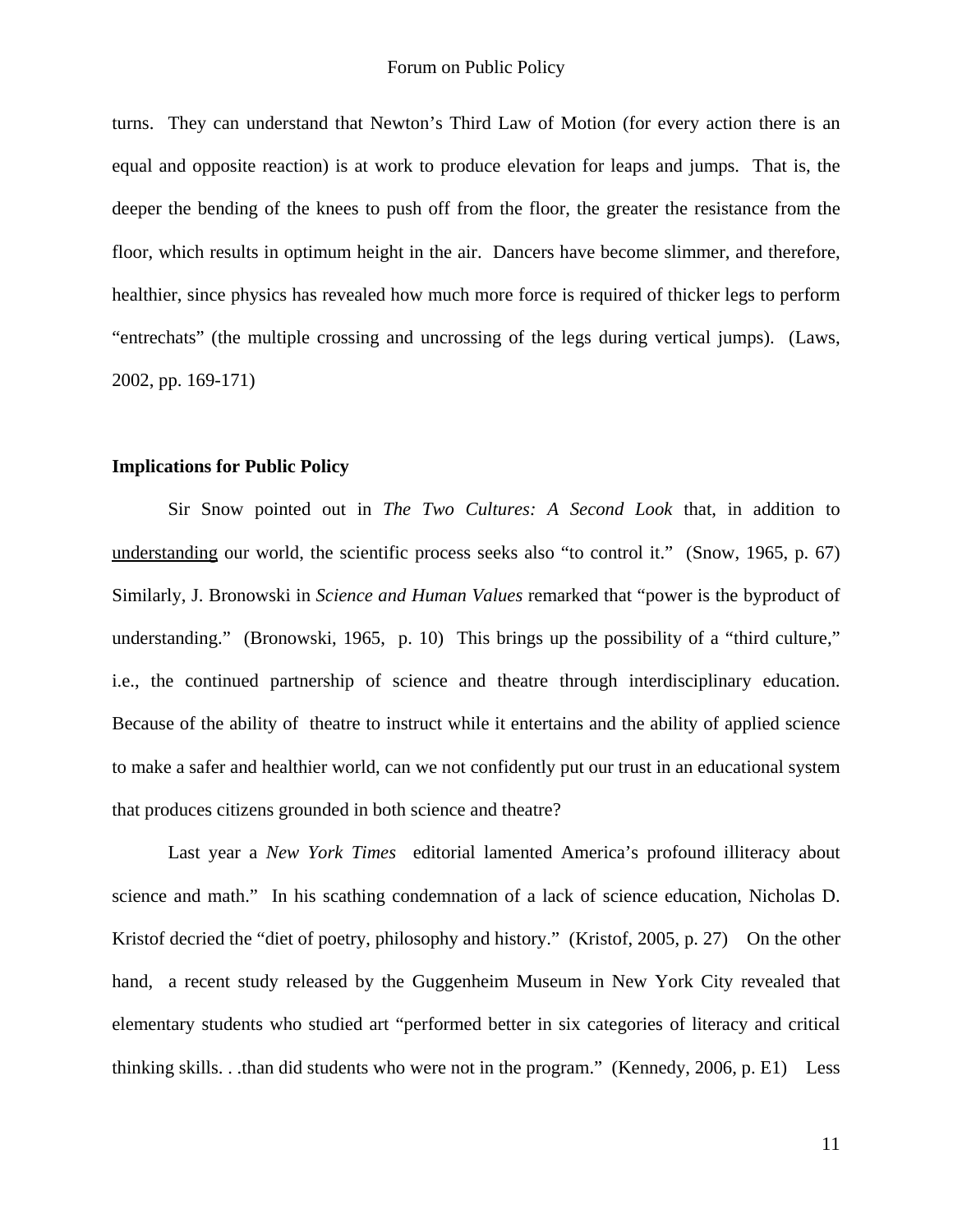than two weeks later, the Guggenheim was awarded one million dollars by the U.S. Department of Education for another study "to conduct research into whether students' problem solving skills are improved by studying art." (McElroy, 2006, p. E2) It would appear that a synthesis of two positives, i.e., hybrid courses in science and theatre arts, would make an effective solution to "one-sided education.

# **Conclusion**

 When considering a hypothesis, the scientist asks if it can be tested. And, if so, can the hypothesis be re-tested with the same results. In making a case for interdisciplinary curricula in science and theatre for our education system, that partnership already has been tested consistently for over two thousand years with successful results. In this continuing tradition of the theatre and science alliance a multi-media and experimental theatre company is working toward re-establishing its operations at the site of the ruins of the World Trade Center. A newspaper article titled "A Theater Group Offers Hope at Ground Zero" reported the efforts of the group that combines theatre and technology to help bring vitality back to the devastated area. The company, the 3-Legged Dog, is perceived as a way of "opening a window of cultural opportunity for Lower Manhattan." Using the science of technology and the creativity of theatre, this group wants to bring "some concrete evidence of progress." (Kendt, 2006, p. E4)

 Forty years ago Edward Hall maintained in *The Hidden Dimension* that man cannot begin to settle his social ills, "the ethnic crisis, the urban crisis, and the education crisis," until he begins to understand that individuals are products of their various "cultural dimensions." (Hall, 1966, p. 178) Once we understand Einstein's concept of numerous relative "fields" each operating differently, we can apply this theory to each cultural field and learn how the energies